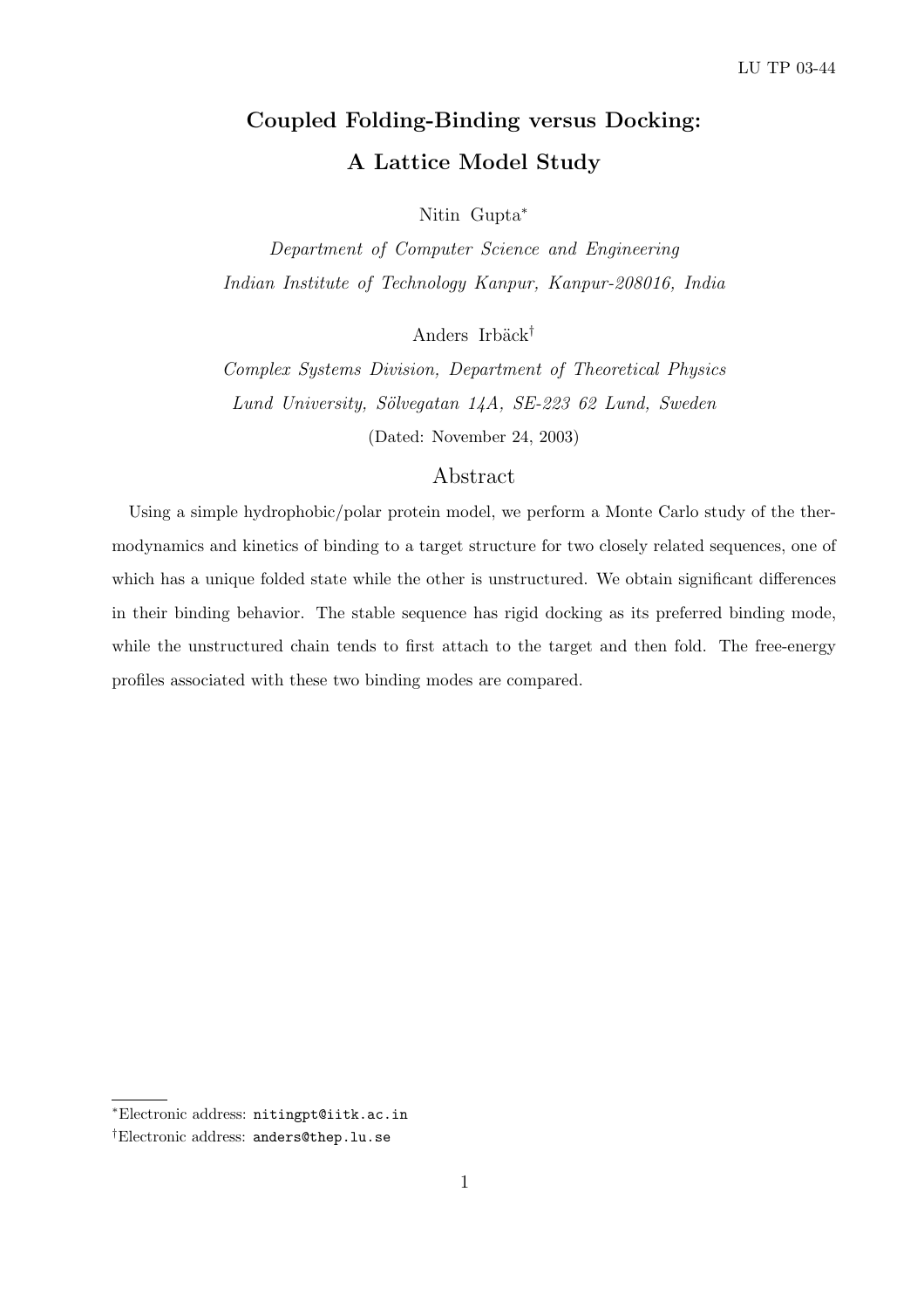### I. INTRODUCTION

Protein structures are often viewed as well-defined static entities. For many proteins, this simplified static picture is accurate enough to provide valuable information about the function.<sup>1</sup> However, there are proteins that are wholly unstructured or only partially structured and yet functional. In fact, recent studies suggest that such proteins are more common than previously thought, especially in eukaryotic cells;<sup>2,3</sup> for instance, it has been estimated that as much as 17% of the proteins in *Drosophila* are wholly unstructured.<sup>4</sup> In many cases, intrinsically unstructured proteins adopt specific structures upon binding to their biological targets.<sup>2,3</sup> Folding and binding are then coupled, thus establishing a direct link between folding and function.

It has been suggested that unstructured proteins offer several advantages in cellular regulation.2,3 Being unstructured might, for instance, allow one protein to interact with several targets. It might also be useful for control purposes due to rapid turnover. Furthermore, it has been argued that being unstructured might facilitate the binding of the protein to a target,<sup>5</sup> by increasing the 'capture radius'. This mechanism, termed 'fly casting',<sup>5</sup> was analyzed using a low-dimensional representation of the binding process. More recently, the thermodynamics of coupled folding-binding were examined using a generalized random energy model.<sup>6</sup>

Here we study coupled folding-binding by computer simulations of a simple chain-based model. Simulating coupled folding-binding of a chain in a controlled manner requires proper sampling of the full conformational space and is harder than simulating folding of an isolated chain, since rigid-body translations and rotations must be taken into account. The complexity of the problem makes it highly desirable to study coarse-grained models before entering high-resolution modeling. For the present study, we use the minimal two-dimensional hydrophobic/polar HP lattice model of Lau and Dill.<sup>7</sup> This model has been widely used to investigate basics of protein folding.<sup>8</sup> This and similar lattice-based models have also been used to gain insights into topics such as protein evolution,  $9-11$  prion-like conformational propagation<sup>12,13</sup> and protein aggregation.<sup>14,15</sup>

Our study is inspired by recent experiments by Wahlberg  $et al.<sup>16</sup>$  on the in vitro evolved protein  $Z_{\text{SPA}-1}$ . This sequence was engineered<sup>17</sup> from the Z domain of staphylococcal protein A, a well characterized three-helix-bundle protein.<sup>18</sup> It was selected for binding to the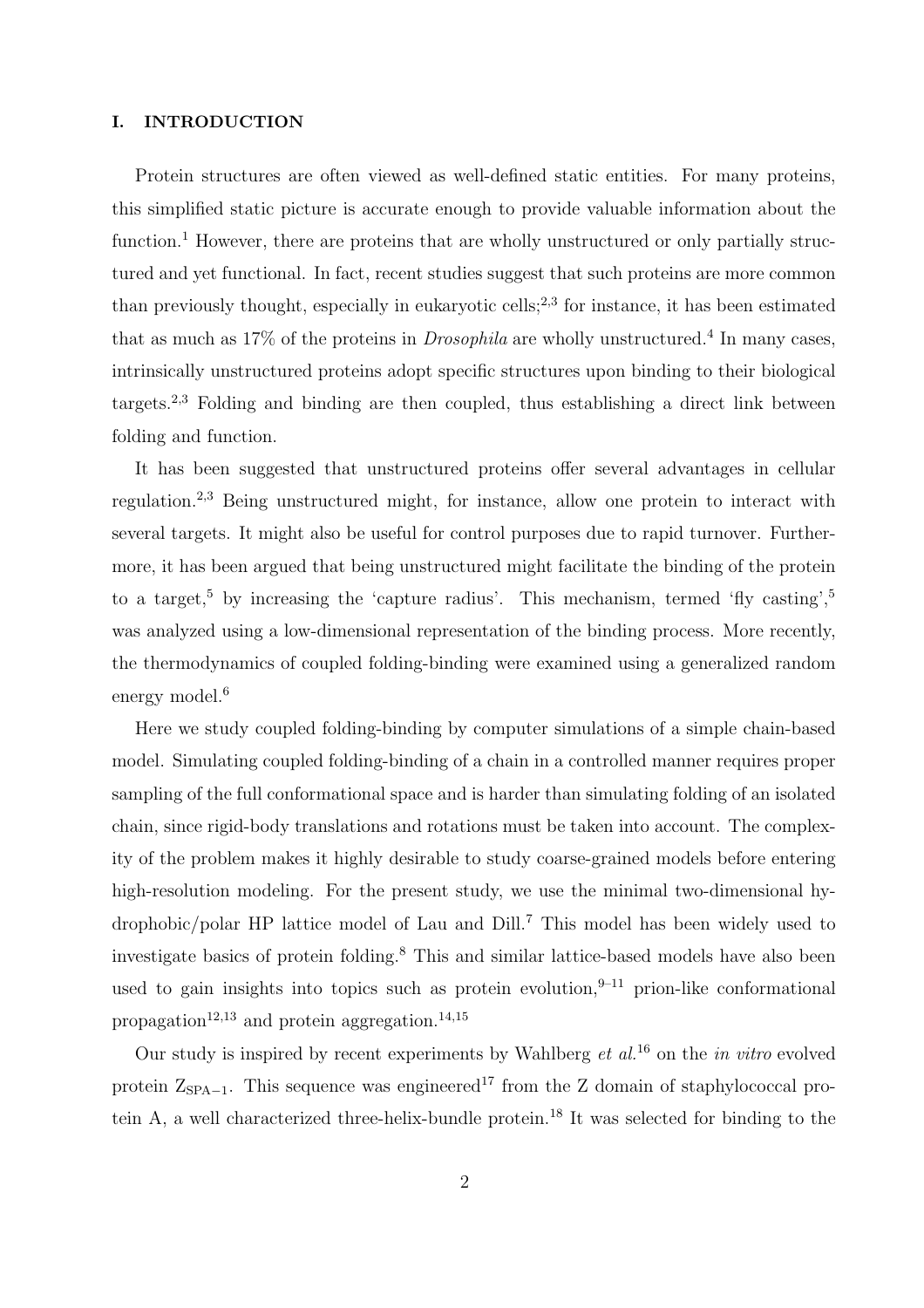Z domain itself. In the  $Z:Z_{\text{SPA}-1}$  complex,  $Z_{\text{SPA}-1}$  adopts a structure similar to the solution structure of the Z domain.<sup>16,19</sup> However, in solution,  $Z_{SPA-1}$  turns out to be structurally disordered.<sup>16</sup> The engineered  $Z_{\text{SPA}-1}$  thus exhibits coupled folding-binding. In Ref. 20, computer simulations of the solution behaviors of  $Z_{\text{SPA}-1}$  and the Z domain were performed, using a relatively detailed off-lattice model with  $5-6$  atoms per amino acid.<sup>20</sup> Simulating the binding behavior of an unstructured protein like  $Z_{SPA-1}$  at this level of resolution remains, however, a challenge.

The present study consists of two parts. First, we study binding statistics for very short HP chains with up to  $N = 14$  monomers, to get an idea of how likely binding is to occur for stable and unstable sequences, respectively, in this model. We then perform a more detailed study of two  $N = 25$  sequences. In particular, this study allows us to compare the free energy of coupled folding-binding with free-energy profiles for docking and for folding of an isolated chain.

#### II. MODEL AND METHODS

In the HP model,<sup>7</sup> the protein chain is represented by a string of hydrophobic  $(H)$  or polar (P) beads on the square lattice. Adjacent beads along the chain are connected by links of unit length. It is forbidden for two beads to occupy the same lattice site. Two beads that are neighbors on the lattice but non-adjacent along the chain are said to be in contact. The energy that a configuration gets is determined by the number of HH contacts, each HH contact being assigned an energy  $\epsilon < 0$ . This defines the model for a single chain in isolation.

Here we study single chains interacting with some fixed target structure. Two types of targets are considered. In Sec. III A, the target is an immobilized HP chain, and the interchain interactions are taken to be the same as the intra-chain interactions; that is, each HH contact between the target and the flexible chain is assigned the energy  $\epsilon$ . Any cross HH contact is given this energy whether or not it is present in the final bound state. In Sec. III B, the target is an extended structure with one particular binding site. In this case, there is only one specific bead of the flexible chain that can interact with the binding site of the target. A contact between these two sites is taken to be favorable by an energy  $\epsilon_{\rm b} = 3\epsilon$ .

To study the thermodynamics of these systems, we use Monte Carlo methods. The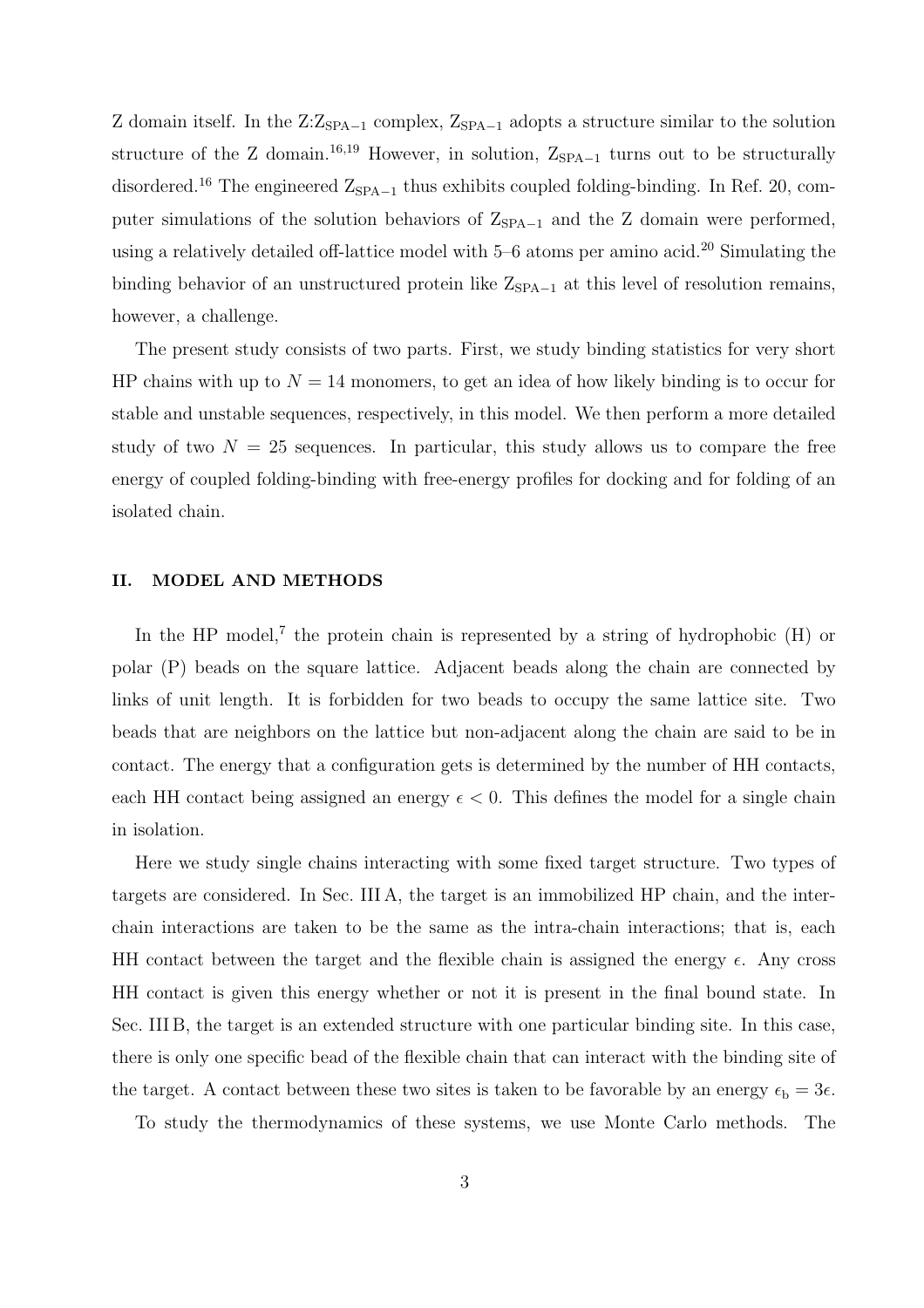moving chain is allowed four types of moves: local one- and two-bead moves, non-local pivot moves, and one-step translation moves (left, right, up or down). All moves are subject to a Metropolis accept/reject step, to ensure that detailed balance is fulfilled. One round of simulation, called one 'sweep', consists of (at most)  $N-1$  one-bead moves,  $N-2$  two-bead moves, one pivot move and one translation move, N being the number of beads.

In Sec. III B, in addition to the thermodynamic simulations, we also study the binding process as a function of Monte Carlo time. These calculations follow exactly the same protocol, except that the non-local pivot update is omitted, to avoid large unphysical deformations of the chain.

With its simplified conformational space and its minimal two-letter alphabet, the HP model is not meant for studies of specific proteins, but rather to shed light on general questions for generic sequences. It is worth noting<sup>8</sup> that if the principle of minimal frustration<sup>21</sup> holds, then the native structures of functional proteins should be strongly favored by the hydrophobicity pattern alone. This suggests that the HP model, despite its simplicity, might be able to capture non-trivial features of the mapping from sequence to native structure. A statistical analysis of HP model sequences with unique ground states lends support to this view; it turns out that the hydrophobic beads are anticorrelated along the chains,  $22,23$ which is the same behavior that real (globular) protein sequences show.<sup>22,24</sup> A recent study of the distribution of hydrophobicity in protein sequences can be found in Ref. 25. For a study of designed hydrophobic/polar copolymers with positive hydrophobicity correlations, see Refs. 26,27.

The HP model has the advantage over high-resolution models that exact results can be obtained for short chains, by exhaustive enumeration of all possible states. On the square lattice, all possible sequences with unique ground states (in isolation) have been determined for  $N \leq 25$ ,<sup>23</sup> along with the corresponding structures. Below, we make use of these results. Sequences having a unique ground state will be referred to as stable.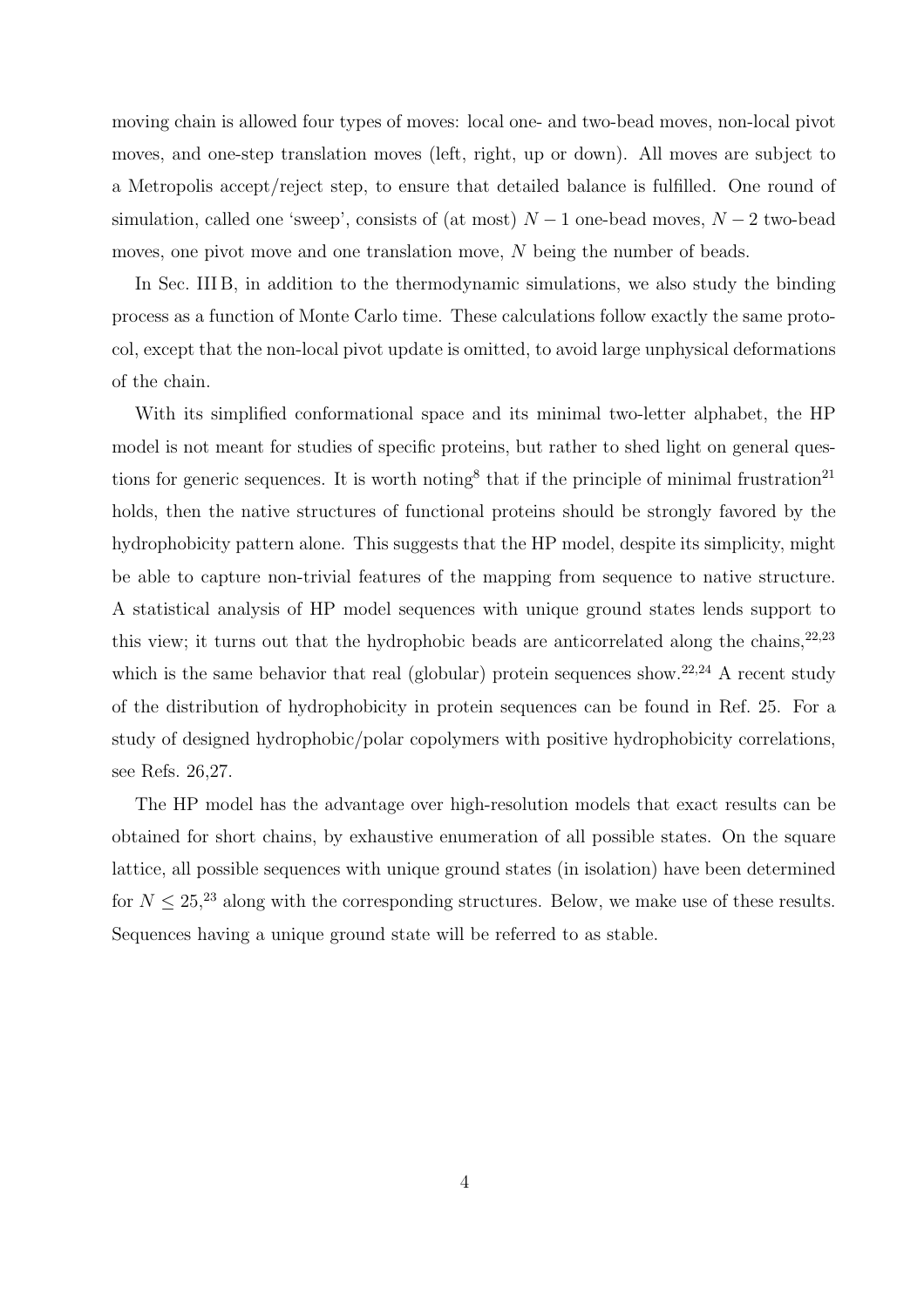#### III. RESULTS AND DISCUSSION

#### A. Statistics for Short Chains

To get an idea of how likely different binding behaviors are to occur in this model, we start by studying a large number of short sequences with up to  $N = 14$  beads. Each sequence interacts with some immobilized target chain with the same length. All target sequences considered are stable and held fixed in their unique ground-state conformations. The two-chain system is contained in a box of size  $2N \times 2N$ . The target is fixed in the middle of the box so that the moving chain can attack it from any side. We say that the moving protein binds to the target if there is a unique minimum-energy configuration for the two-chain system. Whether or not this criterion is met can be determined with high confidence by Monte Carlo methods for these chain lengths. As an operational criterion for binding we require that the minimum-energy configuration is unique and is visited at least 10 times during the course of the simulation. To ensure that these visits to the bound state are 'independent', a visit is counted only when the system comes to this state after going to some state which had at least 20% higher energy than the bound state.

We first test all possible sequences with a given  $N$  for binding to one particular target conformation with that N, using  $N = 10$ , 11 and 12. As target, we somewhat arbitrarily pick the first entry in the list of all stable ground states obtained in Ref. 23.<sup>28</sup> The results of these calculations are summarized in Table I. From this table it can be seen that the fraction of binding sequences is a few per cent, which is comparable to the number of stable sequences. A clear majority of the binding sequences are unstable, which means that docking cannot be the mode of binding. That most binding sequences are unstable does not mean that such sequences have an intrinsically higher propensity to bind than stable ones, but rather it merely reflects the fact that most sequences are unstable.

As mentioned in the introduction, one suggested use of being unstructured is that it might enable the chain to bind to different targets. In the model, there are sequences showing this behavior. An example of this can be found in Fig. 1, which shows an unstructured  $N = 12$ sequence that is able to bind to two different targets (both of which are held fixed). The structure that the unstable sequence adopts upon binding is seen to depend on the target.

Finally, restricting ourselves to stable sequences, we test for self-binding, by using the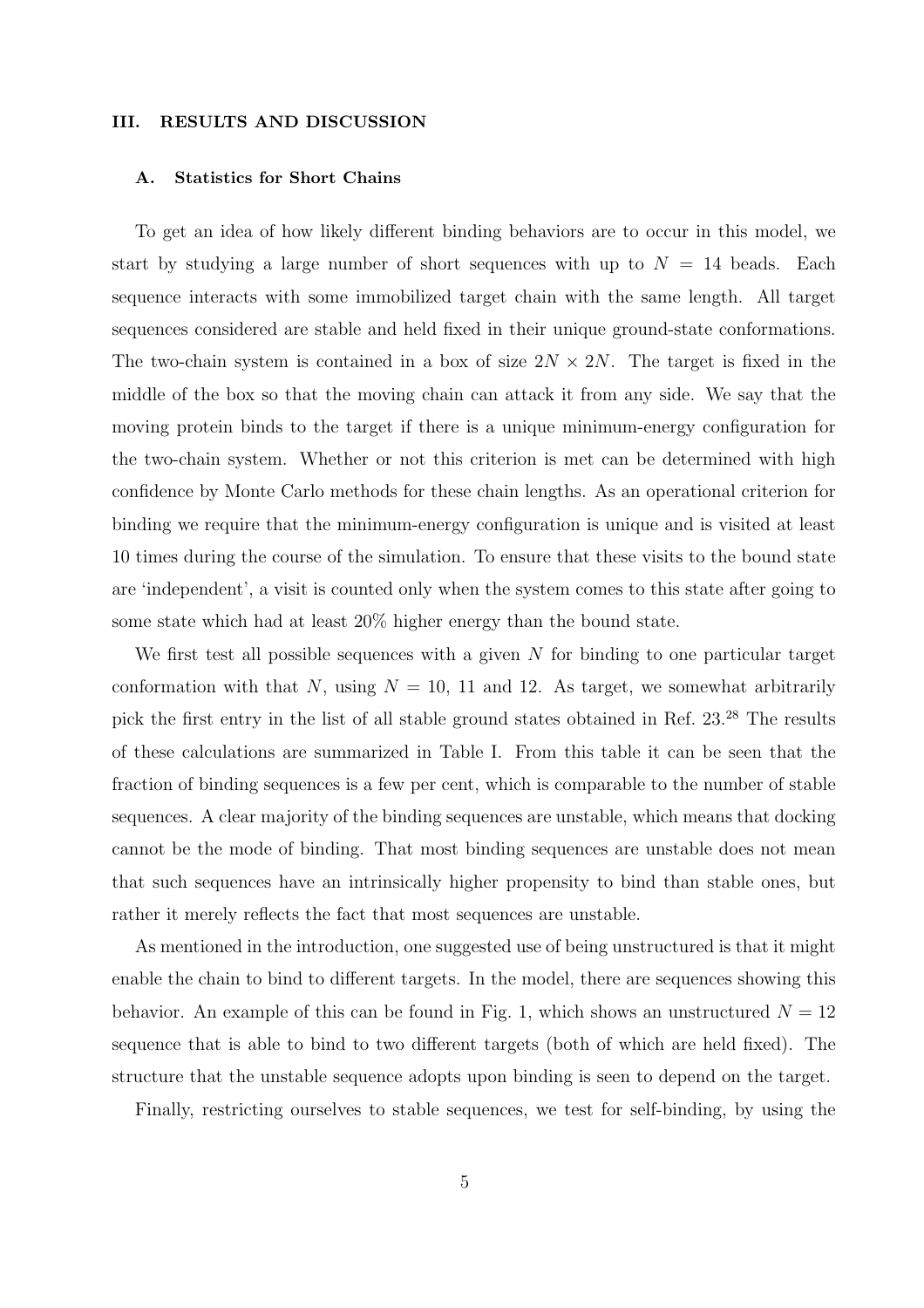

FIG. 1: Same sequence (HHPHHPPHPPHP) binding to two different targets. The moving sequence (thin lines) adopts different folds as it binds to the two fixed targets (thick lines).

same sequence as target and moving chain simultaneously. In obtaining Table I above, this calculation was done for those three sequences that served as targets. Using  $N = 12$  and  $N = 14$ , we now consider all stable sequences. Table II shows the results of these calculations. We see that ~10% of the stable sequences are self-binding both for  $N = 12$  and  $N = 14$ . For  $N = 12$ , we observe that all the 9 self-binding stable sequences bind in their ground-state conformations. For  $N = 14$ , on the other hand, there exist 2 self-binding stable sequences for which the bound structure differs from the isolated one, while the remaining 40 keep the same structure after binding.

Let us briefly summarize the results presented so far. Our study of all possible sequences for  $N = 10$ , 11 and 12 shows that a significant fraction (a few per cent) can bind to the targets considered. Furthermore, most of these binding sequences are unstructured in isolation. Our study of all stable sequences for  $N = 12$  and  $N = 14$  shows that ∼10% of

TABLE I: Numbers of sequences for  $N = 10$ , 11 and 12 that can bind to the ground-state conformations of HHPPHPPHPH, HHPPHPPPPHP and HHPPHPPHPHPH, respectively. The stable sequences for these  $N$  are known from previous work.<sup>23,29</sup>

|                                       | $N=10$ | $N=11$ | $N=12$ |
|---------------------------------------|--------|--------|--------|
| Total no. of sequences, $2^N$         | 1024   | 2048   | 4096   |
| Stable sequences <sup>a</sup>         | 6      | 62     | 87     |
| Binding stable sequences <sup>b</sup> | 0      | 6      | 18     |
| Binding unstable sequences            | 20     | 44     | 140    |
| Total no. of binding sequences        | 20     | 50     | 158    |

<sup>a</sup> A sequence is stable if it has a unique ground state in isolation.

<sup>b</sup> A sequence is binding if the system of moving chain plus target has a unique ground state.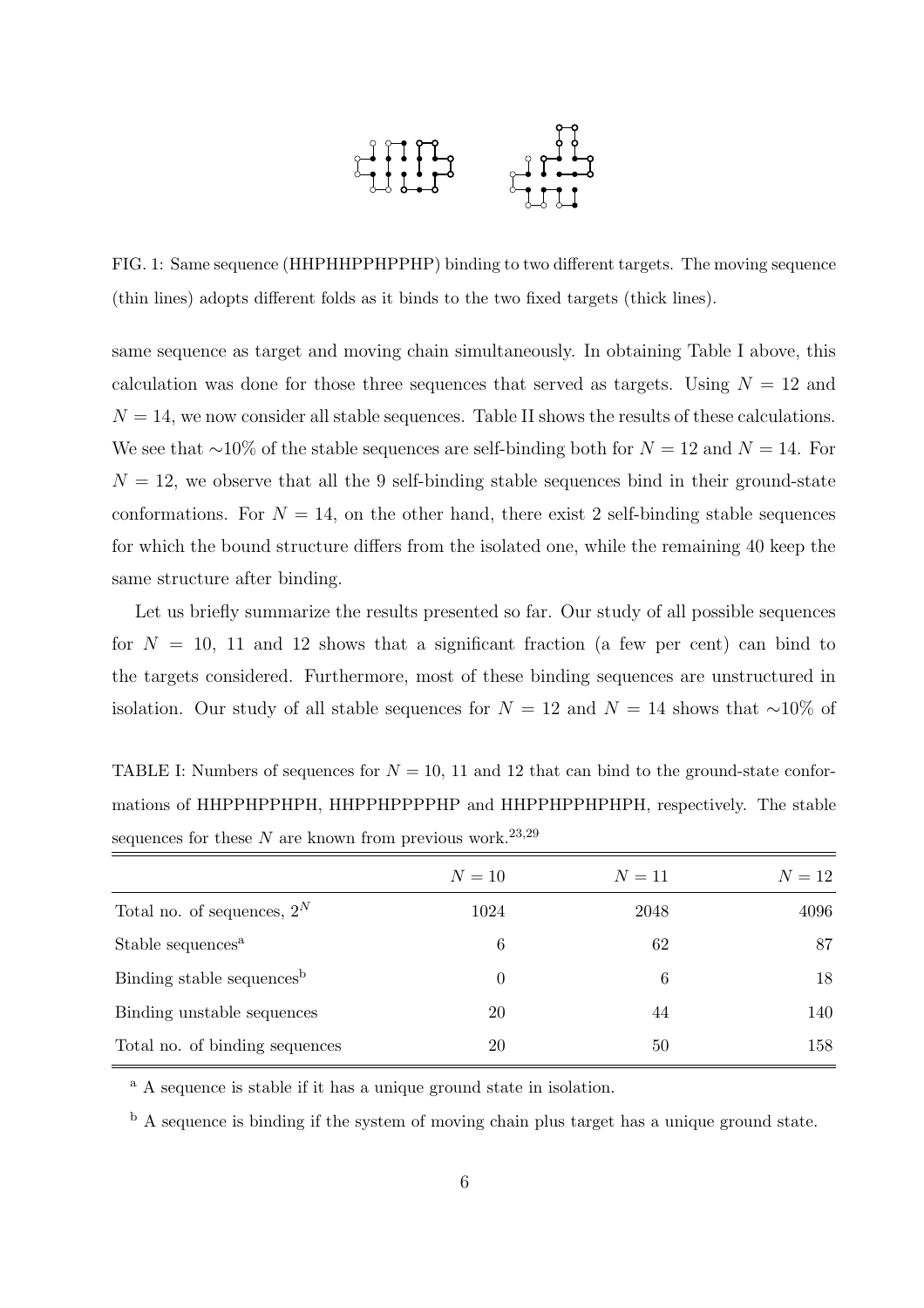them are self-binding. For most of these self-binding sequences, the complexed conformation is identical to the stable structure in isolation, indicating the possibility of a docking-like binding behavior.

#### B. Coupled Folding-Binding versus Docking

Having studied binding propensities of short chains, we now turn to a more detailed study of two longer chains with  $N = 25$ , whose binding behaviors are contrasted. This time the target is an extended structure located in the left-bottom end of an  $N \times N$  box, in which the chain is confined (see Figs. 2 and 3). The target has only one binding site, and the binding is specific in that only one bead of the moving chain can interact with this binding site.

The two sequences considered are given in Table III. The first sequence, called S, was studied in isolation in Ref. 23. It was obtained by applying a sequence optimization algorithm<sup>30</sup> to 326 stable sequences all having the same unique ground-state conformation. It turns out that S has a ground-state energy of  $13\epsilon$ . The next most favorable conformations have only 11 HH contacts, so there is an energy gap of  $2\epsilon$ , making S unusually stable. The other sequence studied, called U, is unstable. Its degenerate ground state has an energy of  $11\epsilon$ . In our calculations, we observed five different conformations of U with this energy. Sequence U is a close analog of sequence S with just one hydrophobic bead mutated to a polar one. The two sequences were taken to be similar in order for their bound structure to be the same.

Our thermodynamic simulations of these two sequences were started from random configurations and contained 10<sup>8</sup> Monte Carlo sweeps each. The results show first of all that

TABLE II: Numbers of stable sequences that can bind to themselves for  $N = 12$  and  $N = 14$ . The total numbers of stable sequences are from previous work.<sup>23,29</sup> The last row gives the numbers of self-binding stable sequences that bind in their ground-state conformations.

|                                                        | $N=12$ | $N=14$ |
|--------------------------------------------------------|--------|--------|
| Total no. of sequences                                 | 4096   | 16384  |
| Stable sequences                                       | 87     | 386    |
| Self-binding stable sequences                          | 9      | 42     |
| Self-binding stable sequences with unchanged structure | 9      | 40     |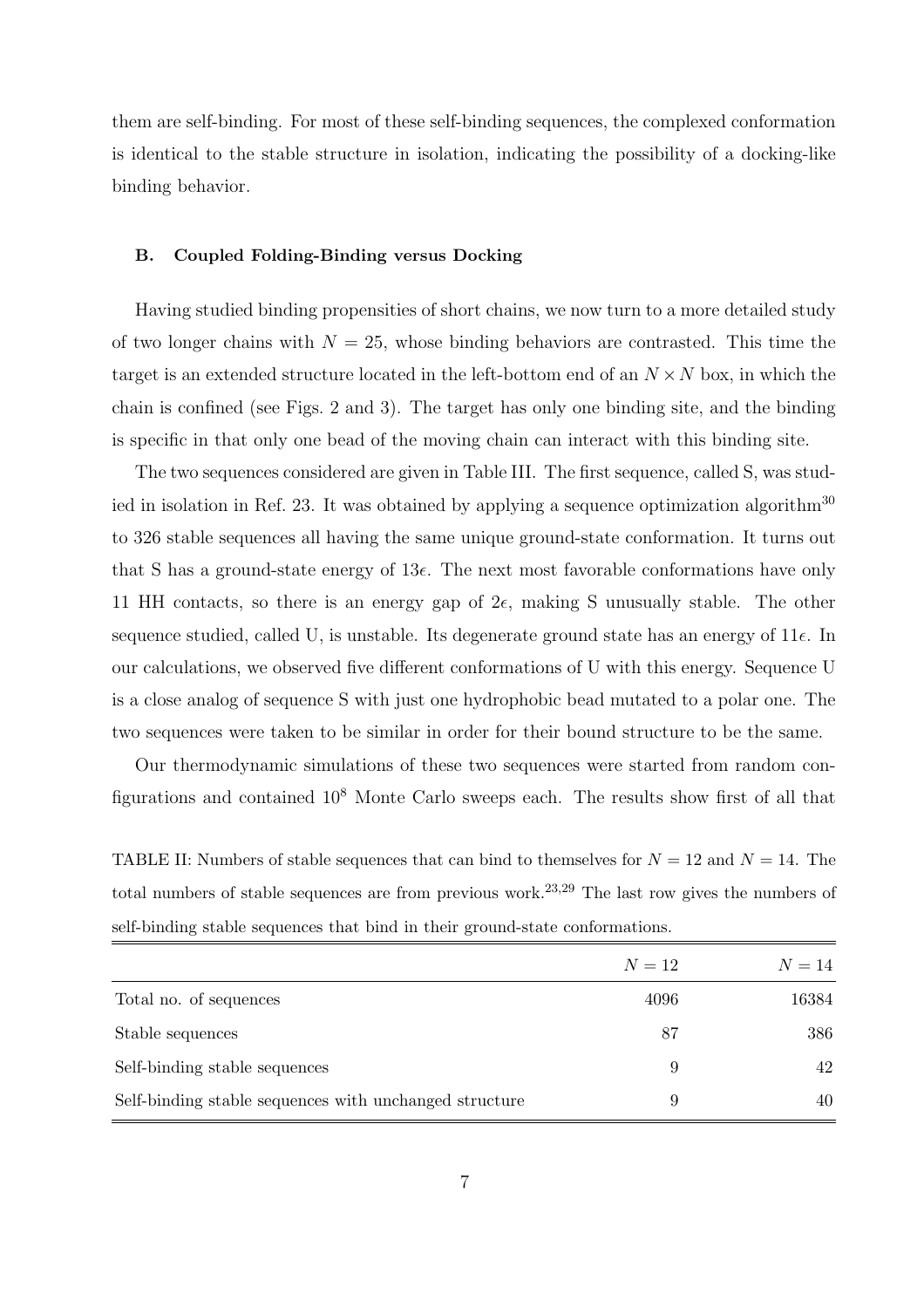

FIG. 2: Typical binding behavior of sequence S. The chain first folds and then just translates to bind to the target. Filled and open circles represent hydrophobic and polar beads, respectively, and the circle with a cross represents the binding site.



FIG. 3: Snapshots from a simulation of sequence U. After binding to the target, the chain rearranges itself into the minimum-energy state (right-most image). Symbols are as in Fig. 2.

both these sequences do bind to the chosen target, in the sense that the system of target plus moving chain has a unique minimum-energy state. This state, referred to as the bound state, was visited many independent times in the simulations. The bound structure is the same for both chains (see Figs. 2 and 3), and coincides with the stable structure of S in isolation. The energy of the bound state is  $13\epsilon + \epsilon_b$  for S and  $11\epsilon + \epsilon_b$  for U.

To characterize the binding behaviors of these sequences, we monitor the following two

TABLE III: The two  $N = 25$  sequences studied, S and U. The position at which they differ is underlined. The bead that can interact with the target is in bold type.

# S: HHHHH PPHPP HPHPH PPHPH PHPHP U: HHHHH PPHPP HPHPH PPPPH PHPHP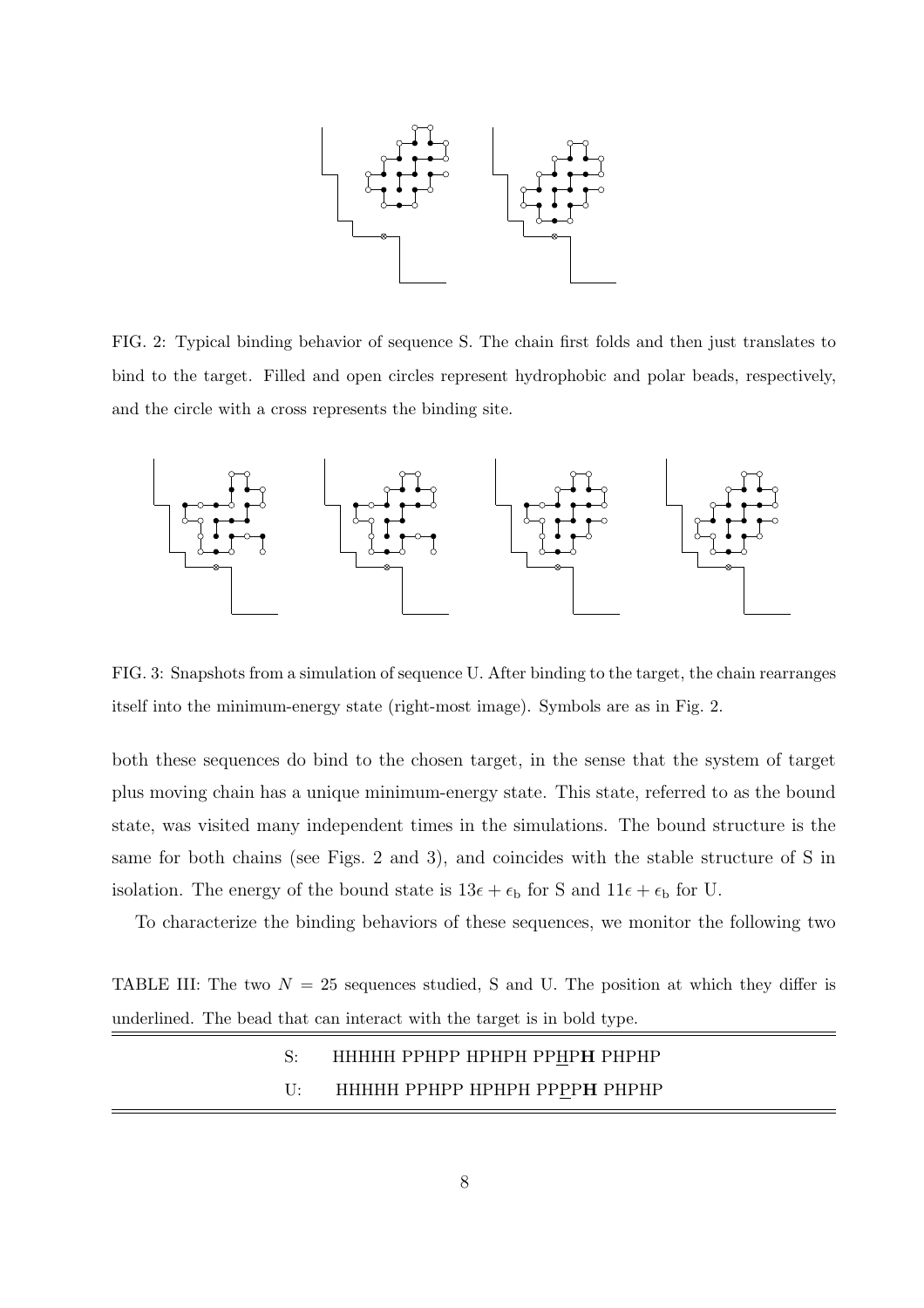quantities:

- 1. The binding parameter  $I. I$  is the geometric distance between the binding site of the target and that bead of the moving chain that can interact with the target. As binding progresses, the value of I reduces.
- 2. The folding parameter  $Q'$ . The chains studied form 14 internal contacts, called native contacts, in their bound states. The number of these native contacts being present, Q, provides a measure of the 'nativeness' of the chain. As the chain folds to its bound-state structure, the value of  $Q$  increases. It turns out that the value  $Q = 13$  is impossible to attain for these sequences. In our free-energy calculations, we therefore use a folding parameter  $Q'$  defined by  $\overline{\phantom{a}}$

$$
Q' = \begin{cases} Q & \text{if } Q \le 12 \\ 13 & \text{if } Q = 14 \end{cases}
$$
 (1)

Figures 4 and 5 show the free energy calculated as a function of these two variables,  $F(I, Q')$ , for the sequences S and U, respectively. The free energy is defined by  $P(I, Q') = \exp[-F(I, Q')/k]$ , where  $P(I, Q')$  is the joint I, Q' probability distribution. The temperature is taken as  $T = \epsilon/2.6k$  for S and  $T = \epsilon/3.2k$  for U (k is Boltzmann's constant). These temperatures are chosen such that the binding probabilities for the two chains are significant and close to each other ( $\approx 35\%$ ). Note that the systems are in their minimum-energy states if and only if  $(I, Q') = (0, 13)$ .

For sequence S (Fig. 4), we find that  $F(I, Q')$  has a simple shape with two narrow valleys along the lines  $Q' = 13$  and  $I = 0$ , respectively, and a broad and shallow minimum centered at  $(I, Q') \approx (11, 5)$ , where the chain is unbound and unfolded. This suggests that there are two very different major binding modes for this sequence. One way for the chain to reach its bound state is along the line  $Q' = 13$ , which corresponds to rigid docking; the chain first folds and then moves towards the binding site. The other major binding mode is along the  $I = 0$  valley. Here the chain first attaches to the binding site and then folds to its final shape. Following Ref. 5, we refer to this behavior as the fly-casting mechanism.

Let  $P_d$  and  $P_f$  denote the probabilities of finding the system in the  $Q' = 13$  and  $I = 0$ corridors, respectively (not counting the bound state); that is,

$$
P_{\rm d} = \sum_{I>0} P(I, Q'=13) \qquad P_{\rm f} = \sum_{Q'=0}^{12} P(I=0, Q') \qquad (2)
$$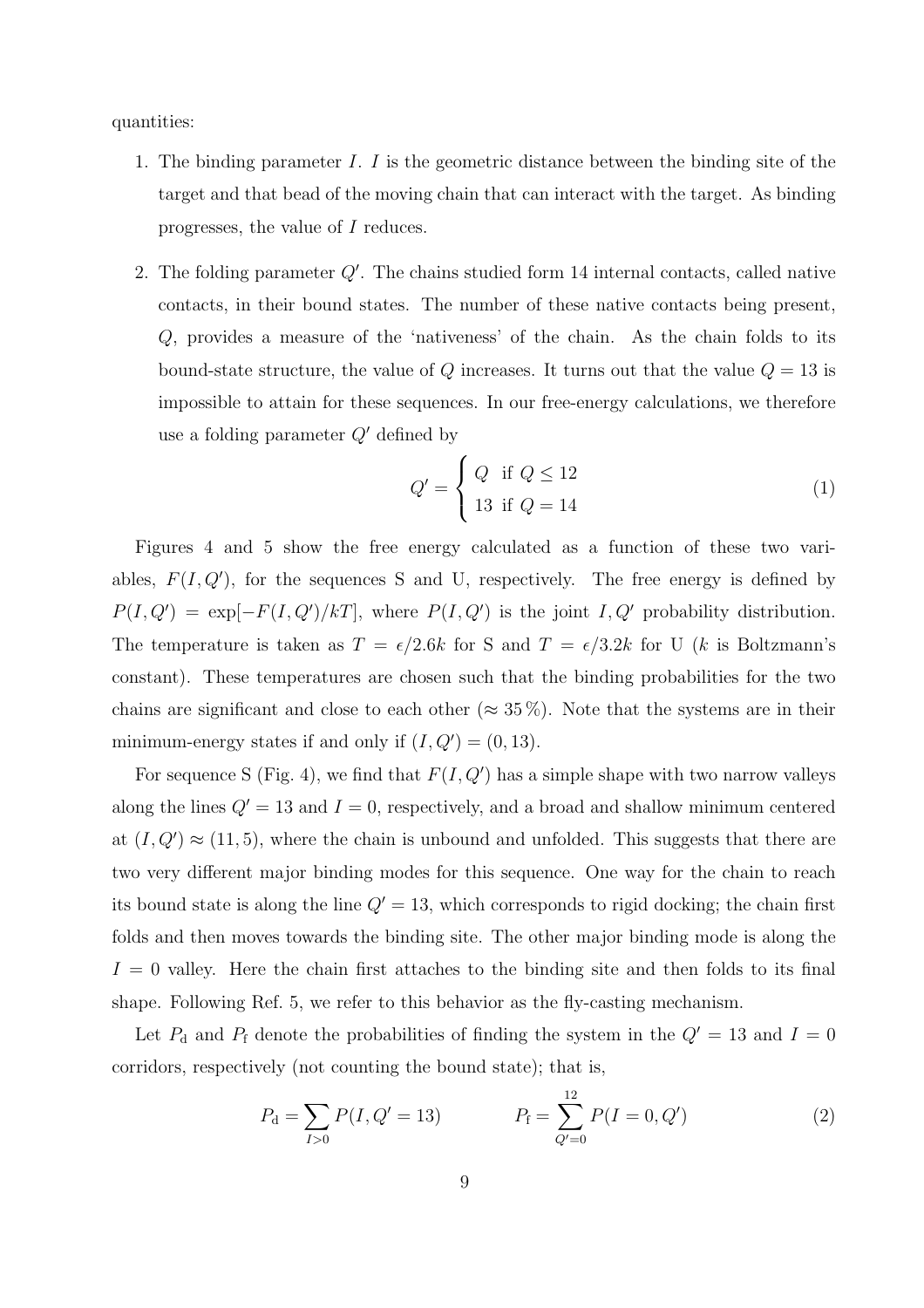

FIG. 4: Free energy  $F(I, Q')$  for sequence S at  $T = \epsilon/2.6k$ . The bound state, in which the chain is both folded and attached to the target, corresponds to the upper left corner of the figure. A chain that is folded but not attached to the target moves along the upper edge of the figure (docking), whereas a chain that is attached to the target but incompletely folded moves along the left-hand edge (fly casting). The contours are spaced at intervals of  $1 kT$  and dark tone corresponds to low free energy. Contours more than  $8kT$  above the minimum free energy are not shown.

where the subscripts d and f refer to docking and fly casting. For sequence S, we find that  $P_d$  is about twice as large as  $P_f$  (see Table IV), suggesting that docking is the preferred binding mode for this sequence.

For the unstructured sequence U (Fig. 5), there is no free-energy valley corresponding to rigid docking, so  $P_d$  is small (see Table IV). There is, by contrast, an  $I = 0$  valley corresponding to fly casting for this sequence, too. The population  $P_f$  is, in fact, higher for U than for S (see Table IV). The  $I = 0$  valley is, for both sequences, separated from rest of the conformational space by a free-energy ridge. For sequence U, there are some

TABLE IV: The probabilities  $P_d$  and  $P_f$  as defined by Eq. (2)<sup>a</sup> along with the binding probability  $P_{\rm b} = P(I = 0, Q' = 13)$ , for the sequences S and U.

|             | N    | U        |
|-------------|------|----------|
| $P_{\rm b}$ | 0.35 | $0.35\,$ |
| $P_{\rm d}$ | 0.32 | $0.05\,$ |
| $P_{\rm f}$ | 0.17 | 0.23     |

<sup>a</sup> The subscripts d and f refer to docking and fly casting.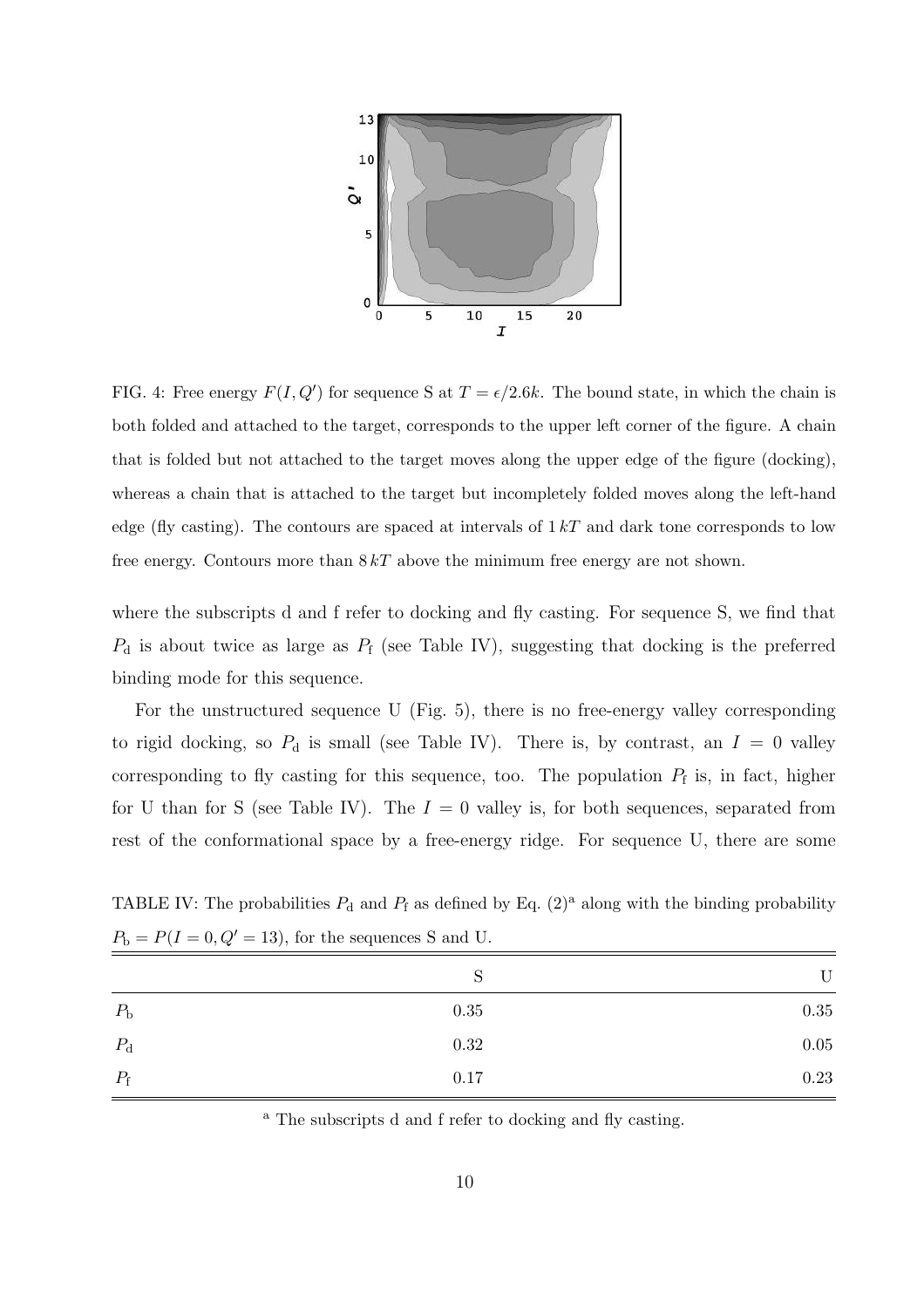

FIG. 5: Same as Fig. 4 for sequence U at  $T = \epsilon/3.2k$ .

narrow troughs in these hills towards the  $I = 0$  corridor, which should make it easier for this sequence to reach this corridor. In addition to the  $I = 0$  valley, sequence U exhibits two somewhat less pronounced valleys along the lines  $Q' = 9$  and  $Q' = 12$ , respectively, as well as a broad unbound and unfolded minimum at lower  $Q'$ . Note that there exist  $Q' = 12$ conformations with minimal intra-chain energy for this sequence. The presence of the  $Q' = 9$ and  $Q' = 12$  valleys suggests that this chain can follow several different paths to its bound state. If the chain follows one of the fixed- $Q'$  valleys, it reaches the binding site without having its full bound-state structure; folding is completed after the chain has attached itself to the target. When increasing the box size to  $3N \times 3N$ , we observed valleys at the same values of  $Q'$  which were stretched along I.

It is instructive to take a closer look at the free energy in the docking and fly-casting corridors, respectively. Figure 6a shows the free energy along the docking corridor,  $F(I, Q)$ 13), for sequence S. We see that in order to reach the bound state, the chain has to pass a free-energy barrier with a height of  $\approx 3 kT$ . This barrier is entropic. Figure 6b shows the free energy along the fly-casting corridor,  $F(I = 0, Q')$ , for both sequences. Two features are worth noting. First, the shape of the curve is roughly the same for the two sequences, although the curve is shifted downwards for sequence U which spends more time in this corridor. Second, there is no major free-energy barrier in this corridor (the highest barrier is about 1 kT), and the last part towards the bound state (from  $Q' = 8-9$  to  $Q' = 13$ ) is downhill in free energy.

It is also interesting to compare the free energy in the fly-casting corridor (Fig. 6b) with the free energy of folding for sequence S in isolation. For this purpose, we performed a sim-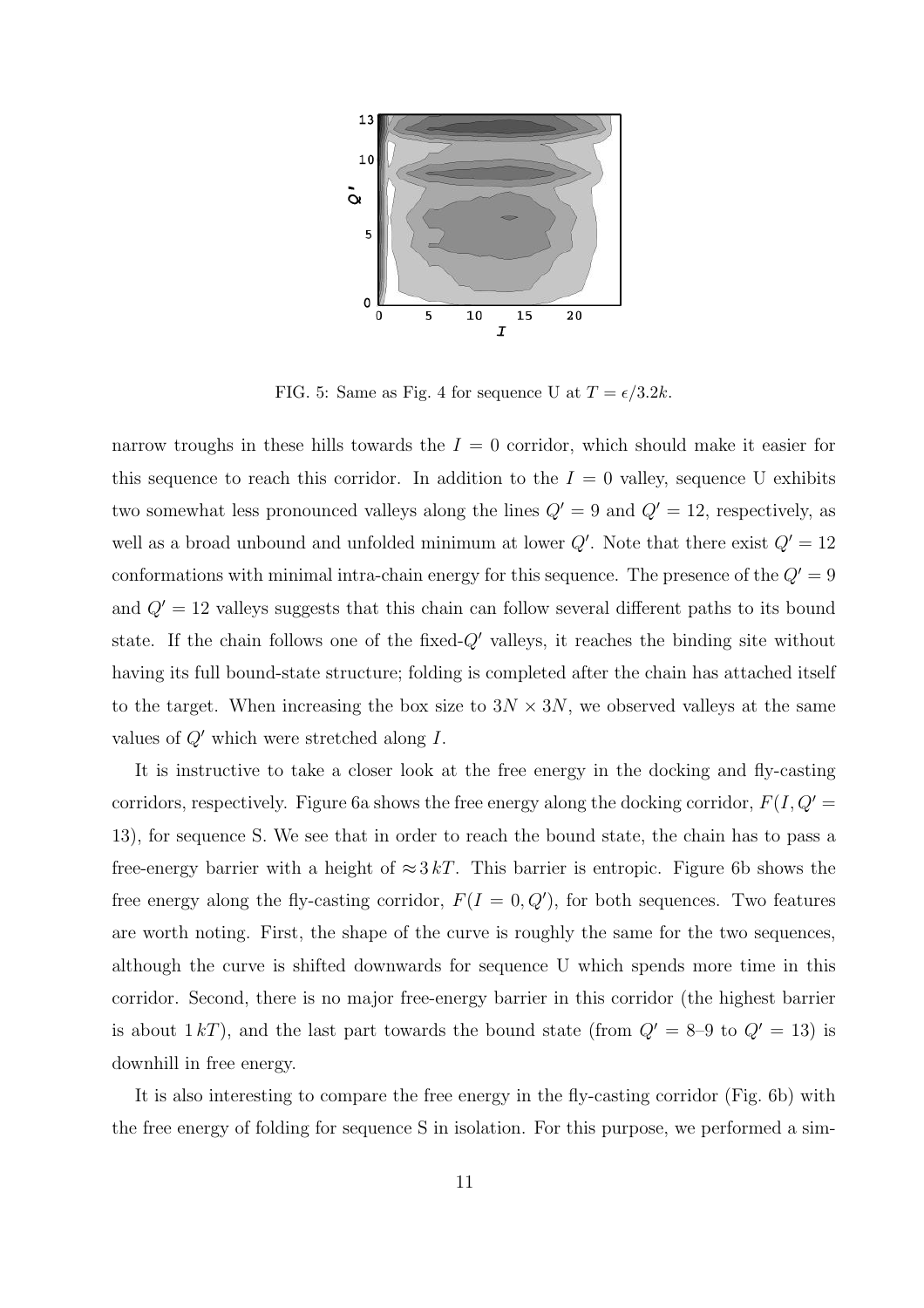

FIG. 6: Free-energy profiles for the docking and fly-casting corridors. (a)  $F(I, Q' = 13)$  for sequence S. (b)  $F(I = 0, Q')$  for sequence S (dotted line) and sequence U (solid line). The arrows indicate the location of the bound state, in which the chains are both folded and attached to the target. The temperature is  $\epsilon/2.6k$  for S and  $\epsilon/3.2k$  for U (same as in Figs. 4 and 5, respectively).



FIG. 7: Two free-energy profiles for sequence S. The dashed line shows the free energy along the fly-casting corridor,  $F(I = 0, Q')$ , at  $T = \epsilon/2.6k$  (same as in Fig. 6b). The full line shows  $F(Q')$ for the isolated chain at  $T = \epsilon/2.268k$ . U and F refer to unfolded and folded conformations, respectively.

ulation of S in isolation at  $T = \epsilon/2.268k$ , where the native population (29%) is comparable to the binding probability at  $T = \epsilon/2.6k$  (35%). From Fig. 7, it can be seen that the free energy for the isolated chain is markedly different from that for the fly-casting corridor. In particular, we see that the bound-state minimum of the interacting chain is broader than the native minimum of the isolated chain; the isolated chain must reach  $Q' = 11$  before the free energy starts to decrease.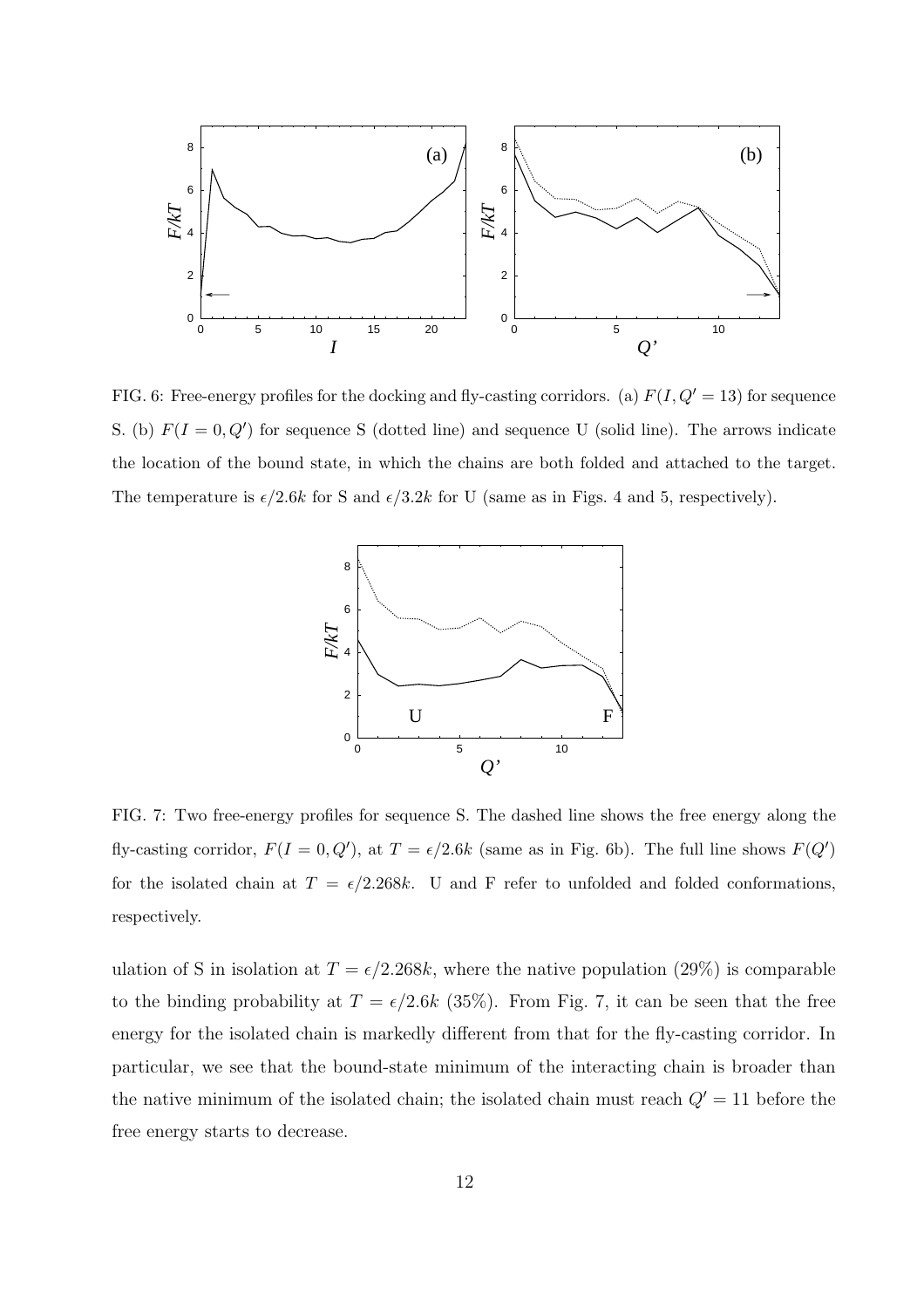We also performed Monte Carlo-based kinetic simulations (see Sec. II) of the sequences S and U, using the same temperatures as in the thermodynamic runs. For each sequence, we carried out a set of 500 simulations, each containing  $5 \times 10^6$  Monte Carlo sweeps. The simulations were started from configurations obtained by short runs at a higher temperature  $(T = \epsilon/2k)$ . The resulting configurations from these preparatory runs (the starting configurations for the kinetic runs) showed a wide variation in both location and conformation for the moving chain. The averages of I and Q over this ensemble were about 12 and  $4-5$ , respectively.

Figure 8 shows the evolution of this ensemble of 500 systems with Monte Carlo time in the  $(I, Q)$  plane (not  $Q'$ ). This parametric plot, with Monte Carlo time as a parameter, has the advantage of being independent of the difference in time scale between the two different temperatures used. To reduce noise, each data point represents an average over  $10<sup>4</sup>$  Monte Carlo sweeps, thus giving 500 data points in total. In Fig. 8, we also indicate the equilibrium values of I and Q, which were obtained by a separate, very long simulation. The equilibrium values are given by  $(\langle I \rangle, \langle Q \rangle) = (6.1, 12.1)$  for S and  $(\langle I \rangle, \langle Q \rangle) = (4.9, 11.1)$  for U. Note that, as expected, S has a higher value of  $\langle Q \rangle$  and U has a lower value of  $\langle I \rangle$ .

For sequence S, we see that the relaxation towards the equilibrium point has a clear twostep character, where the first step corresponds to folding (increasing Q) and the second step to binding (decreasing I). This behavior is indeed what one expects if docking is the preferred binding mode. For sequence U, there is no such clear distinction between folding and binding; I and Q evolve in a more correlated manner. Hence, the results of the kinetic simulations support the conclusions from the free-energy analysis.

# IV. SUMMARY

We have studied different binding mechanisms of polypeptide chains using the minimal HP model. The aim of this study is to understand the nature of an important aspect of protein-protein recognition and it can serve as a guideline for further, detailed studies of this complex phenomenon.

For small chain lengths, we found that the fraction of sequences that can bind to a given (fixed) target is comparable to the fraction of sequences that are stable in isolation. The overlap between these two sets of sequences is small; most binding sequences are unstable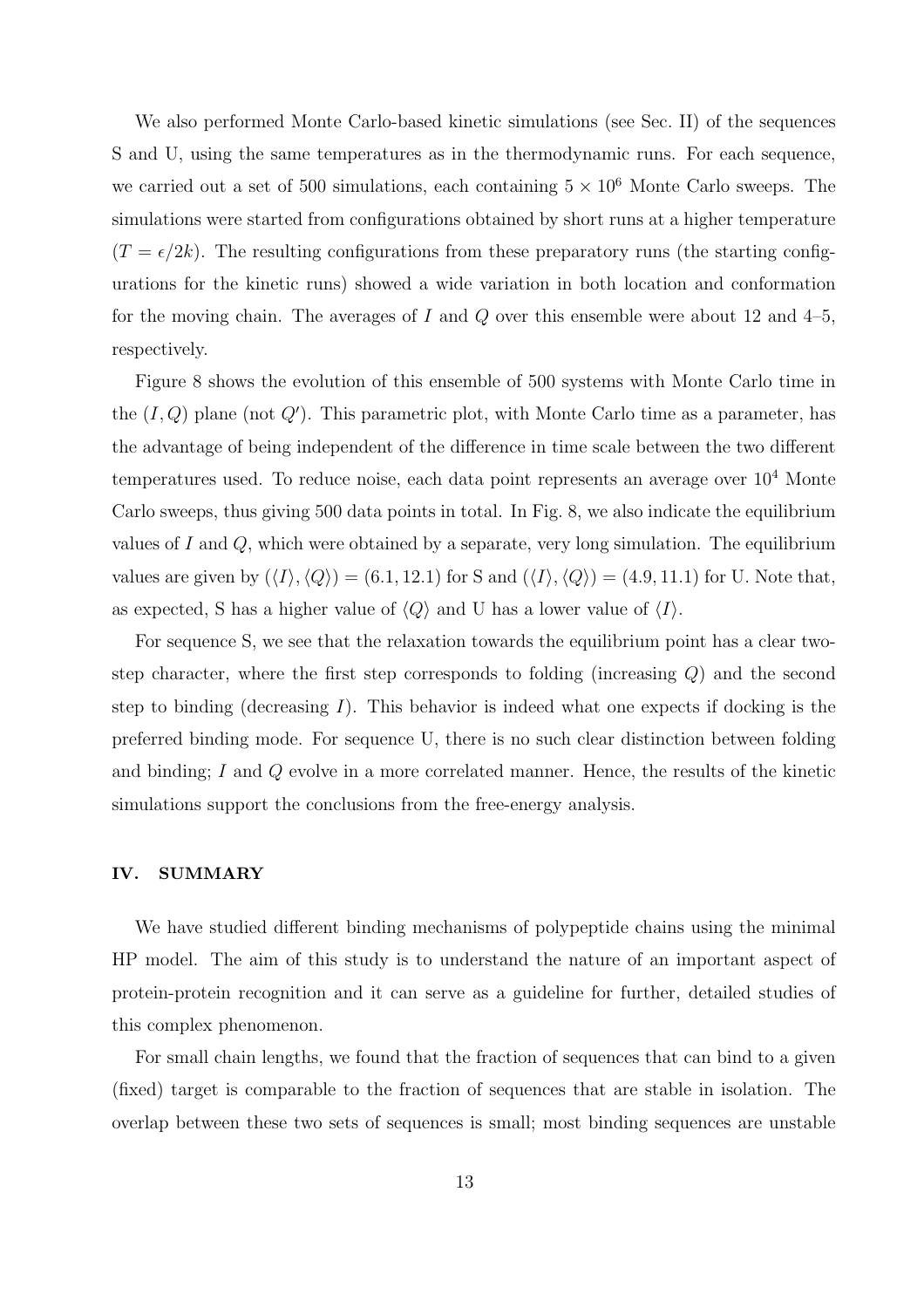

FIG. 8: Parametric plot of Q against I with Monte Carlo time as a parameter for sequence S (dotted line) and sequence U (solid line). The curves represent averages over 500 simulations and the bottom-right ends correspond to time zero. The unfilled and filled squares represent the equilibrium points  $(\langle Q \rangle, \langle I \rangle)$  for S and U, respectively. Temperatures are as in Figs. 4 and 5.

in isolation and fold upon binding to the target.

We then compared the binding behaviors of two related  $N = 25$  sequences. One of the sequences, S, had been optimized for high stability in isolation, $23$  and was found to have rigid docking as its preferred binding mode. The other, slightly mutated sequence, U, was found to have a bound structure identical to that of S, but to be unstructured in isolation. In these respects, sequence U is reminiscent of the engineered protein  $Z_{\text{SPA}-1}$  mentioned in the introduction. It turned out that sequence U tends to first attach to the target and then fold, which supports the conclusion<sup>5</sup> that unstructured chains prefer binding through a flycasting mechanism. The free-energy profile associated with this binding mode was found to lack high barriers and to exhibit a broad bound-state minimum, compared with the native minimum of sequence S in isolation. The observed difference in shape between these free energies suggests that by attaching itself to the target, the chain becomes able to fold more efficiently than it does in isolation. The free energy of docking obtained for sequence S contains, as expected, a significant entropic barrier, which the chain has to overcome in order to reach the bound state.

These free-energy profiles were obtained using two particular sequences in this model. Therefore, it should be stressed that the shape of the free energy was not considered at all when selecting these two sequences and the target structure; the goal was just to have two binding sequences with the same bound structure but different stability properties in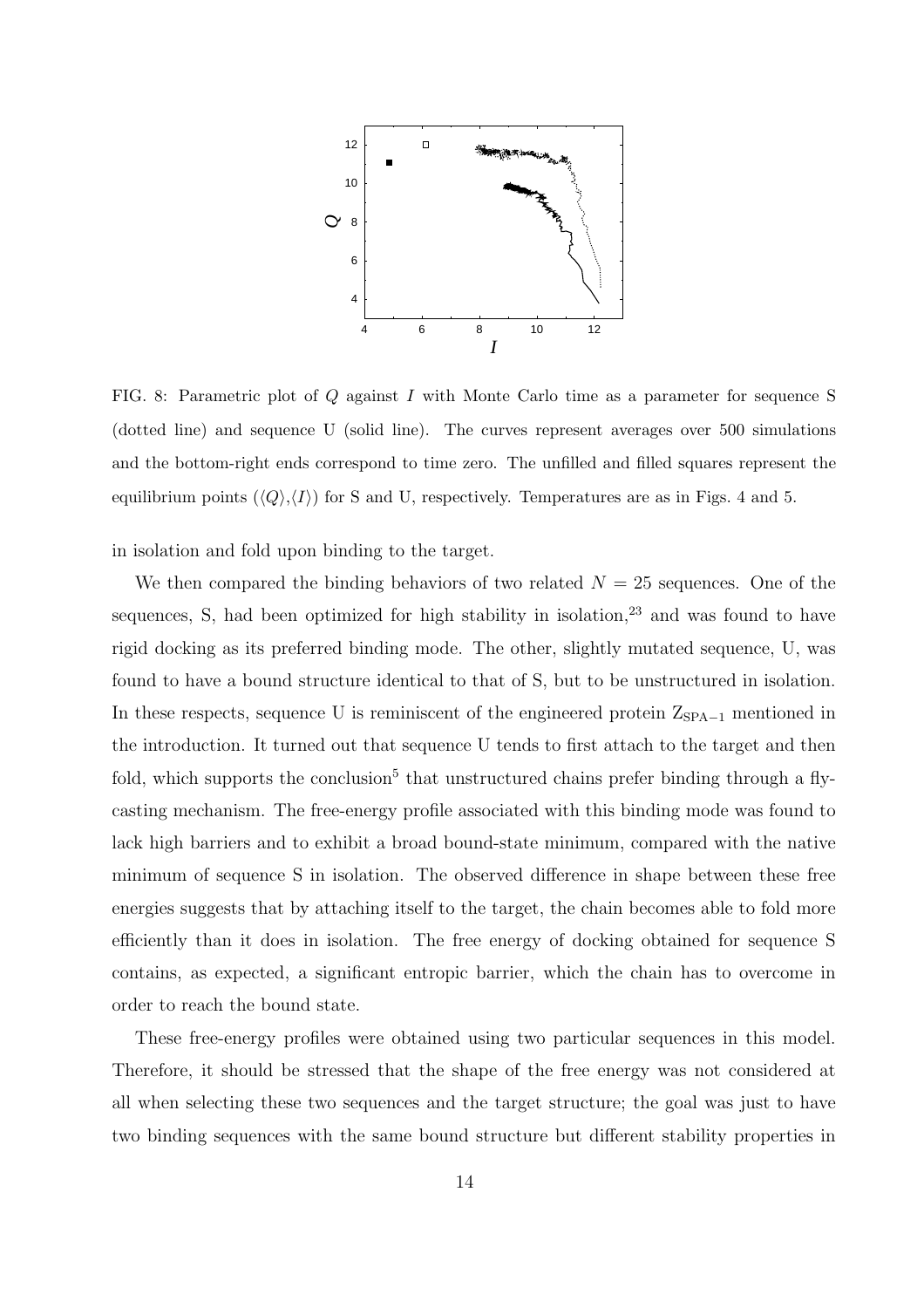isolation. As a result, we believe that the trends seen have some generality. Nevertheless, it is clear that it would be highly desirable to extend these calculations to other and longer sequences and to more realistic off-lattice models. Furthermore, it would be interesting to study the kinetics over a larger time interval; this requires a larger number of systems than 500 which we used, in order to keep the statistical errors under control.

# Acknowledgments

We thank Björn Samuelsson for valuable discussions and help with figures. This work was in part supported by the Swedish Research Council.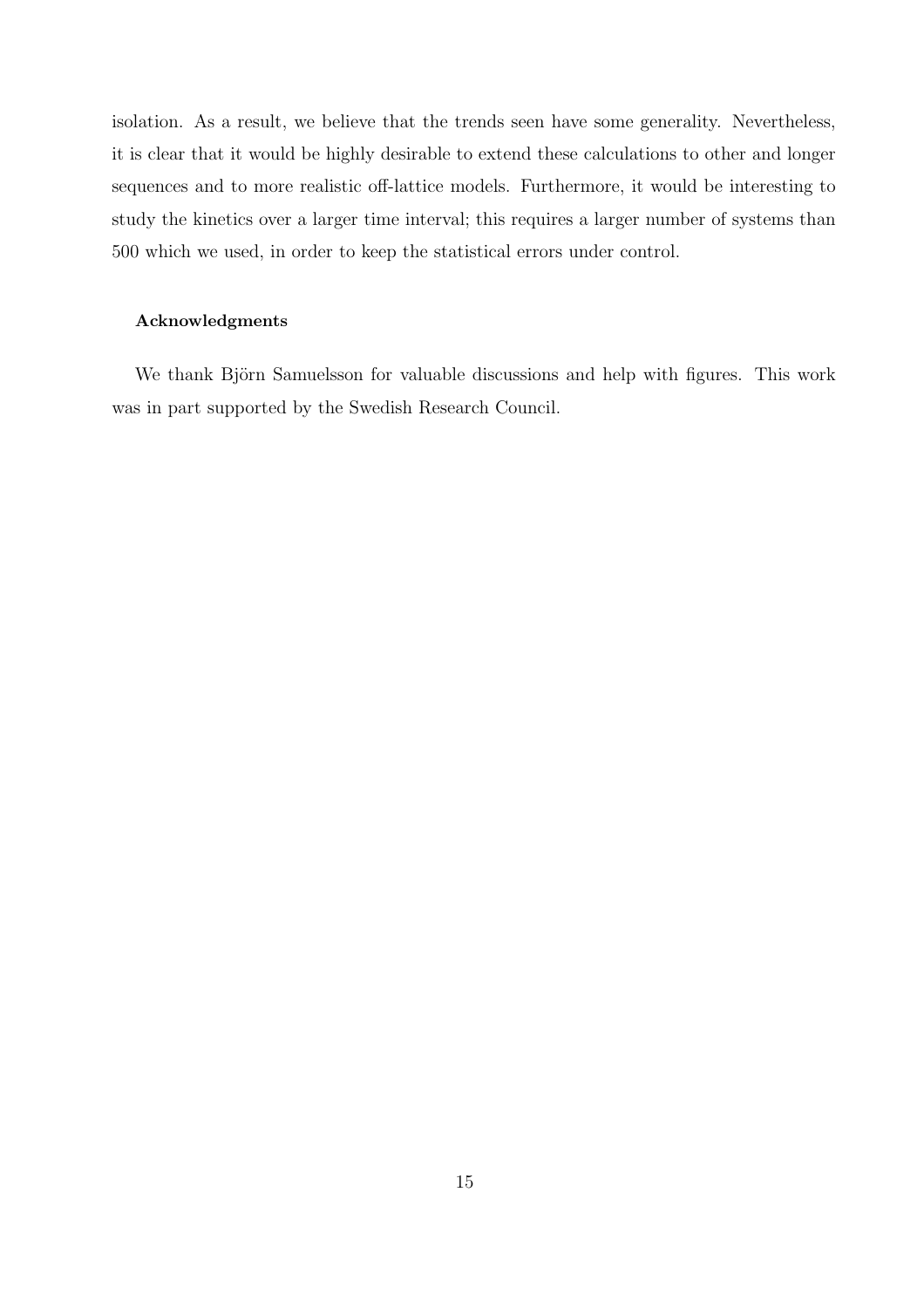- <sup>1</sup> C. Branden and J. Tooze, *Introduction to Protein Structure* (Garland Publishing, New York, 1991).
- <sup>2</sup> P.E. Wright and H.J. Dyson, *J. Mol. Biol.* **293** 321 (1999).
- $3$  H.J. Dyson and P.E. Wright, *Curr. Opin. Struct. Biol.* **12**, 54 (2002).
- <sup>4</sup> A.K. Dunker, J.D. Lawson, C.J. Brown, R.M. Williams, P. Romero, J.S. Oh, C.J. Oldfield, A.M. Campen, C.M. Ratliff, K.W. Hipps, J. Ausio, M.S. Nissen, R. Reeves, C. Kang, C.R. Kissinger, R.W. Bailey, M.D. Griswold, W. Chiu, E.C. Garner and Z. Obradovic, J. Mol. Graphics Modell. 19, 26 (2001).
- $5$  B.A. Shoemaker, J.J. Portman and P.G. Wolynes, *Proc. Natl. Acad. Sci. USA* **97**, 8868 (2000).
- $6\,$  G.A. Papoian and P.G. Wolynes, *Biopolymers* 68, 333 (2003).
- <sup>7</sup> K.F. Lau and K.A. Dill, Macromolecules 22, 3986 (1989).
- <sup>8</sup> For a recent review, see H.S. Chan, H. Kaya and S. Shimizu, in Current topics in Computational Biology, edited by T. Jiang, Y. Xu and M.Q. Zhang (MIT Press, Cambridge, Massachusetts, 2002), pp. 403–447.
- $9\,$  E. Bornberg-Bauer, *Biophys. J.* **73**, 2393 (1997).
- <sup>10</sup> Y. Cui, W.H. Wong, E. Bornberg-Bauer and H.S. Chan, *Proc. Natl. Acad. Sci. USA* 99, 809 (2002).
- <sup>11</sup> B.P. Blackburne and J.D. Hirst, *J. Chem. Phys.* **119**, 3453 (2003).
- <sup>12</sup> P.M. Harrison, H.S. Chan, S.B. Prusiner and F.E. Cohen, *J. Mol. Biol.* **286**, 593 (1999).
- <sup>13</sup> P.M. Harrison, H.S. Chan, S.B. Prusiner and F.E. Cohen, *Protein Sci.* **10**, 819 (2001).
- <sup>14</sup> R.A. Broglia, G. Tiana, S. Pasquali, H.E. Roman and E. Vigezzi, *Proc. Natl. Acad. Sci. USA* 95, 12930 (1998). Erratum: 96, 10943 (1999).
- $15$  S. Istrail, R. Schwartz and J. King, *J. Comp. Biol.* **6**, 143 (1999).
- <sup>16</sup> E. Wahlberg, C. Lendel, M. Helgstrand, P. Allard, V. Dincbas-Renqvist, A. Hedqvist, H. Berglund, P.-Å. Nygren and T. Härd, Proc. Natl. Acad. Sci. USA 100, 3185 (2003).
- <sup>17</sup> M. Eklund, L. Axelsson, M. Uhlén and P.-Å. Nygren, *Proteins* **48**, 454 (2002).
- <sup>18</sup> M. Tashiro, R. Tejero, D.E. Zimmerman, B. Celda, B. Nilsson and G.T. Montelione, J. Mol. Biol. 272, 573 (1997).
- <sup>19</sup> M. Högbom, M. Eklund, P.-Å. Nygren and P. Nordlund, *Proc. Natl. Acad. Sci. USA* 100, 3191